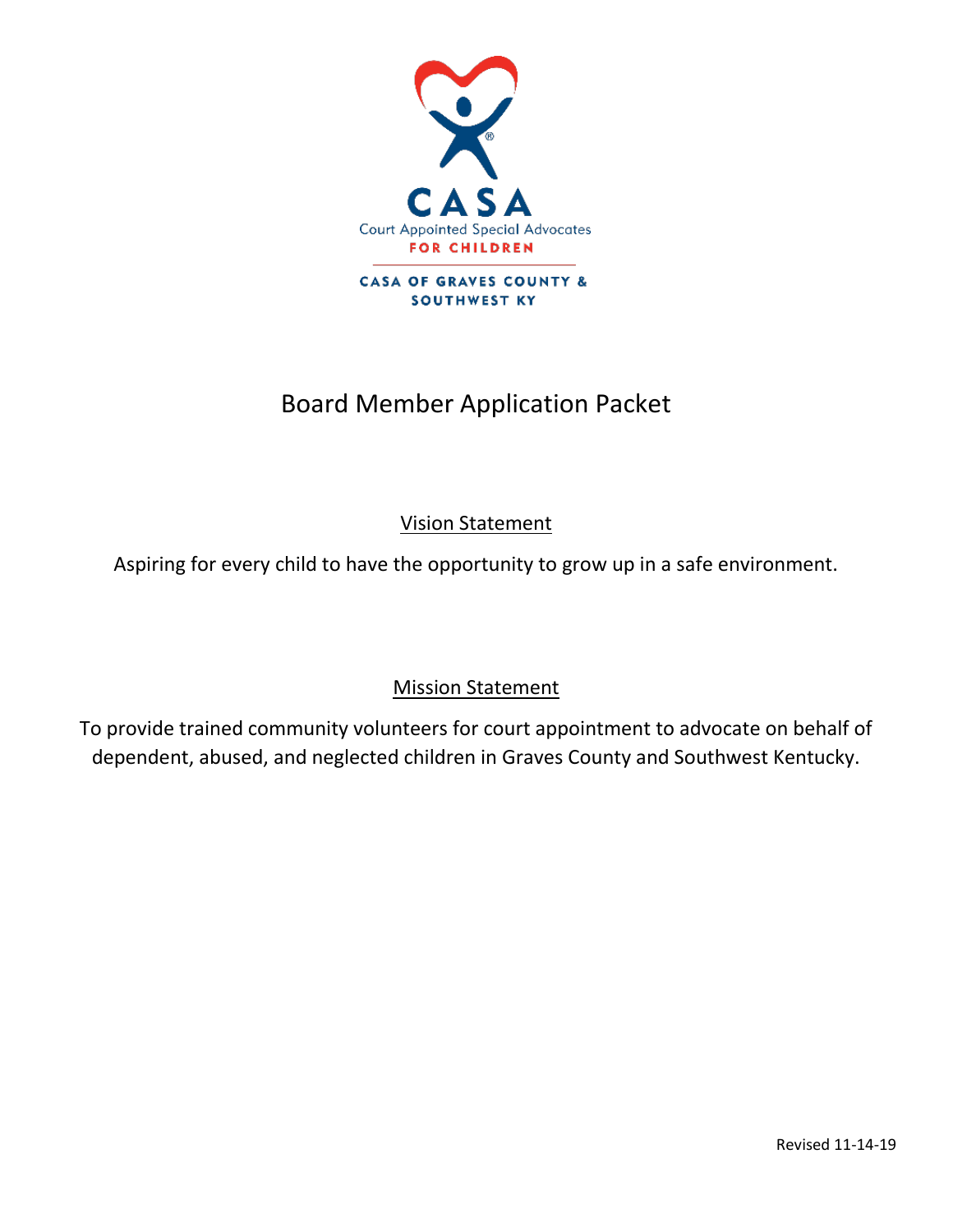## CASA of Graves County & Southwest KY, Inc.

### Board of Directors

Section 1: General Powers: The business and affairs of the Corporation shall be managed by a volunteer Board of Directors, who is empowered to utilize all available resources to accomplish such purpose. The Board of Directors shall make such rules and regulations, necessary to attain the goals and purposes of the Corporation.

Section 2: Composition: The Board of Directors shall strive to meet the composition requirements imposed by KRS Chapter 620, and no director shall receive any compensation for serving on the Board, except that such directors may be reimbursed for reasonable out-of-pocket expenses.

Section 3: Term of Office: election of current directors to another term shall occur as the first item of business at the annual meeting of the Corporation preceding their term of expiration. A director shall have a term of 3 years renewable up to 3 consecutive terms. Directors shall be elected by a majority vote of the current directors.

Section 4: Vacancies: Vacancies created by death, resignation or otherwise, shall be filled upon recommendation of the Board of Directors with approval of a majority of Board Members present at the time of nomination.

### Section 5: Ethical Conduct:

A. Directors, officers, employees or agents of the Corporation shall adhere to established standards of ethical conduct.

B. Directors, officers, employees or agents of the Corporation shall refrain from positions of conflict of interest or the appearance of conflict of interest and shall not use the Corporation relationship for personal or professional gain.

C. Directors, officers, employees or agents of the Corporation shall not have any direct or indirect financial interest in the assets, business transactions, or professional services of the Corporation.

D. Directors, officers, employees or agents who individually or as part of a business or professional firm is involved in business transactions or current professional services of the Corporation shall disclose this relationship and not participate in any vote taken in respect to such transactions or services.

### Section 6: Removal:

Any member of the Corporation or director may be removed for cause by a majority vote, at a regular or special meeting of the Board, provided that written notice of the intent to call for such a vote naming the member of the Corporation or director is sent to that person and to the Board at least fourteen (14) calendar days prior to that meeting. Three (3) consecutive absences from regular meetings, without contacting one of the Board Officers or Program Director with a valid excuse, shall be grounds for removal, provided that written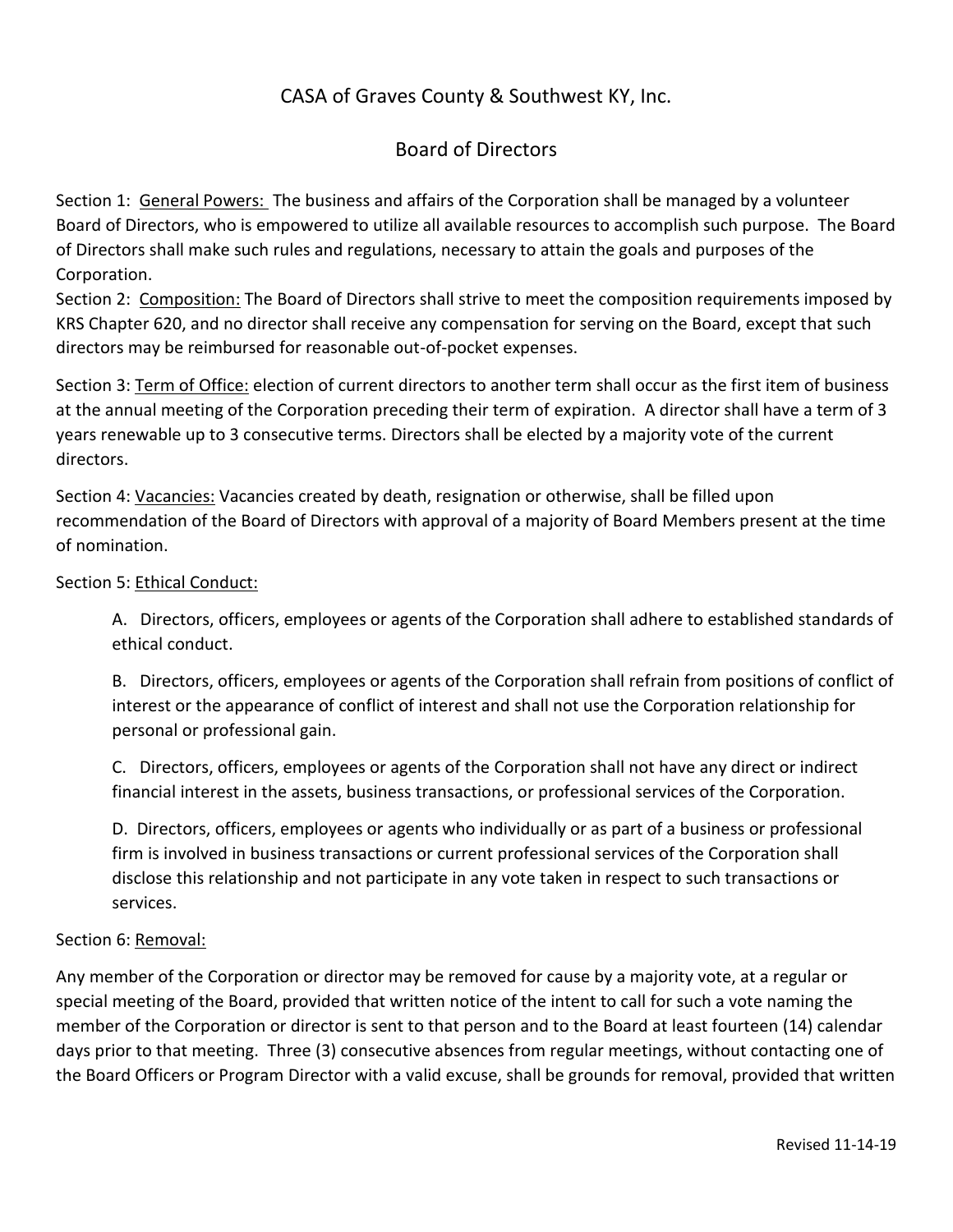notice of the removal is sent to that person and to the Board at least fourteen (14) calendar days prior to the next regular meeting.

- A. Any director, officer, employee or agent having been found convicted of or having charges pending, for a felony or misdemeanor involving a sex offense, child abuse or neglect, or related acts that would pose a risk to children or to the Corporations credibility, shall be immediately removed from the Board and not reconsidered as a member.
- B. Any director, officer, employee or agent of the Corporation found to have Allegations pending from felony or misdemeanor charges unrelated to or not posing a threat or risk to children and would not negatively impact the credibility of the Corporation shall be suspended from participation in the Corporation and its activities until the outcome of the pending allegations have been cleared to the satisfaction of the members of the Corporation.

Section 7: Enumerated Powers: In managing the affairs of the Corporation, the Board shall specifically have but not be limited to, the power to:

- 1. Adopt standing rules.
- 2. Employ individuals.
- 3. Procure and maintain bonds for persons having custody of funds.
- 4. Authorize disbursements of funds exceeding one thousand (\$1000) dollars.
- 5. Receive, hold and disperse gifts, bequests and other funds for the stated purpose of the Corporation.
- 6. Seek funding for the programs of the corporation.
- 7. Be involved in any lawful activity relating to the purposes of the Corporation.

### Meetings of the Directors

Section 1: Regular and Annual Meetings: The Board of Directors shall hold Regular Board meetings, holding a meeting at least once quarterly, and shall hold an annual election meeting of the Corporation membership. The location for all regular and annual meetings should be within the Commonwealth of Kentucky. Notice of the day, time and place of a regular meeting shall be communicated to all Board members at least seven (7) calendar days in advance of such meeting. Notice of any change in the day, time and place of an annual meeting shall be at least thirty (30) calendar days in advance of such meeting. Notice of any change in the day, time or place of holding an annual meeting shall be communicated not less than ten (10) calendar days prior to such a meeting.

Section 2: Special Meetings: Special meetings of the Board of Directors shall be called with at least three (3) calendar days telephone notice by the Secretary or Program Director or designee at the request of the Chair or at the written request of any five (5) Board Members. Such notice by the Secretary, Program Director or designee shall include a statement of the purpose of the meeting as well as the date, time and location of the special meeting. The business transacted at all special meetings shall be confined to the subjects stated in the notice and to matters germane thereto, unless three-quarters of the directors of the Corporation are present at such meeting and consent to the transaction of other business.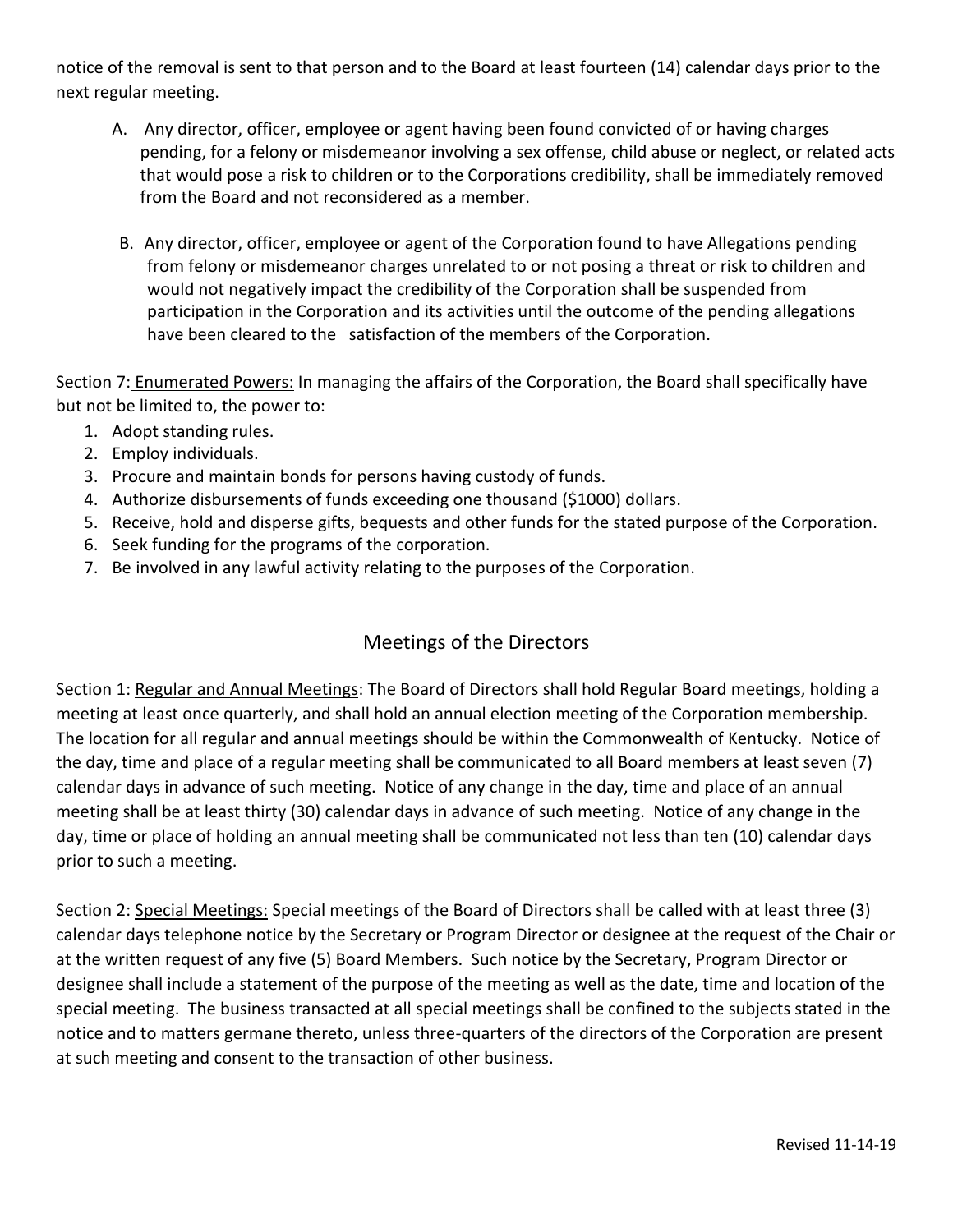Section 3: Quorum: The act of the majority of the directors present at a meeting at which a quorum is present shall be the act of the board of directors, unless the act of a greater number is required by KRS 273.161 to 273.390, the articles of incorporation or the bylaws. Irrespective of whether or not the corporation has members, a director may not vote by proxy.

Section 4: Notice: For purposes of this Article, notice shall be defined as including in person, by mail or other method of delivery, or by telephone, voice mail, or other electronic means, including but not limited to electronic mail. Whenever any notice is required to be given to any director of a corporation under the provisions of KRS 273.161 to 273.390, or under the provisions of the articles of incorporation or bylaws of the corporation, a waiver thereof in writing signed by the person(s) entitled to such notice, whether before or after the time stated therein, shall be equivalent to the giving of such notice.

### Section 5: Unanimous Written Consent:

- 1. Unless the articles of incorporation or bylaws provide otherwise, action required or permitted by KRS 273.161 to 273.390 to be taken at a board of directors meeting may be taken without a meeting if the action is taken by all members of the board. The action shall be evidenced by one (1) or more written consents describing the action taken, signed by each director, and included in the minutes or filed with the corporate records reflecting the action taken.
- 2. Action taken under this section shall be effective when the last director signs the consent, unless the consent specifies a different effective date.
- 3. A consent signed under this section shall have the effect of a meeting vote and may be described as such in any document.
- 4. The word "sign" or "signature" includes any manual, facsimile, or conformed or electronic signature.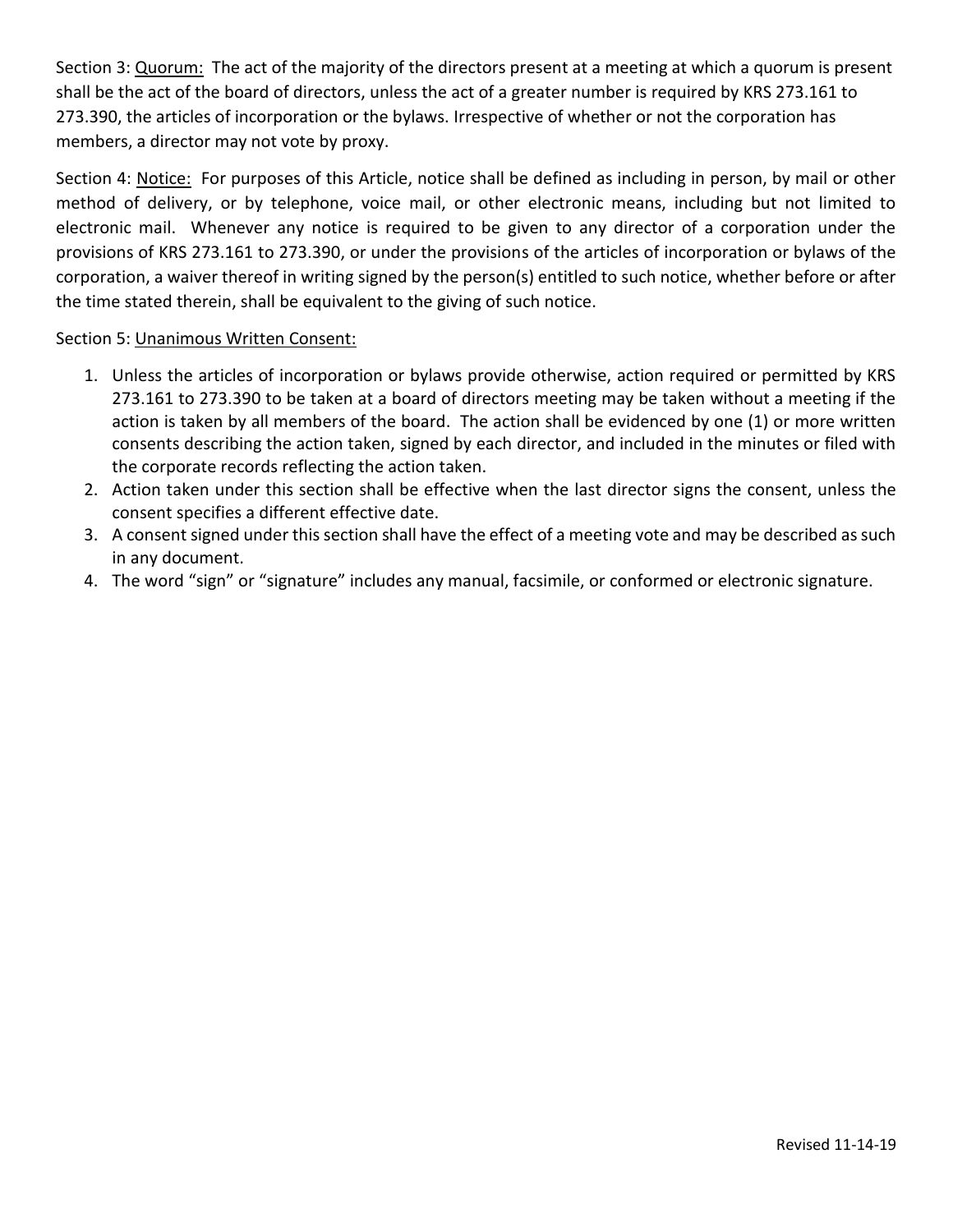### CASA of Graves County & Southwest KY, Inc. Board Member Agreement

**As a board member of the CASA of Graves County & Southwest KY, Inc., I understand that I have a legal and moral responsibility to ensure that the organization does the best work possible in pursuit of its goals. I am committed to the purpose and mission of the organization, and I will act responsibly and prudently as its steward.** 

### **I understand that my duties and responsibilities as a board member include the following:**

- **1.** I am fiscally responsible, with other board members, for this organization. I will know what our budget is and take an active part in reviewing, approving and monitoring the budget and income generating activities, including fundraising, to meet it.
- **2.** I am legally responsible, along with other board members, for this organization. I am responsible to know and oversee the implementation of policies and programs.
- **3.** I accept the bylaws of CASA of Graves County & Southwest KY, Inc. and understand that I am morally responsible for the health and well-being of this organization.
- **4.** I will give, what is for me, a meaningful contribution of time, resources and/or donation. I understand that as a board member, it is important that CASA of Graves County & Southwest KY, Inc. be one of my philanthropic priorities.
- **5.** I will actively engage in fundraising activities for this organization in whatever ways are best suited for me.
- **6.** I will actively promote CASA of Graves County & Southwest KY, Inc. and encourage and support its staff members.
- **7.** I will attend board meetings, respond to email messages, and be available for phone consultation. I will also attend events as a representative of the organization.
- **8.** I will interpret the organization's work and values to the community, represent the organization, and act as a spokesperson when asked.
- **9.** I will act in the best interests of the organization, and excuse myself from discussions and votes where I have a conflict of interest.
- **10.** I will stay informed about what's going on in the organization. I will ask questions and request information. I will participate in and take responsibility for making decisions on issues, policies and other board matters.
- **11.** If I cannot fulfill these commitments to the organization, I will request up to a 3 month leave of absence or resign my position.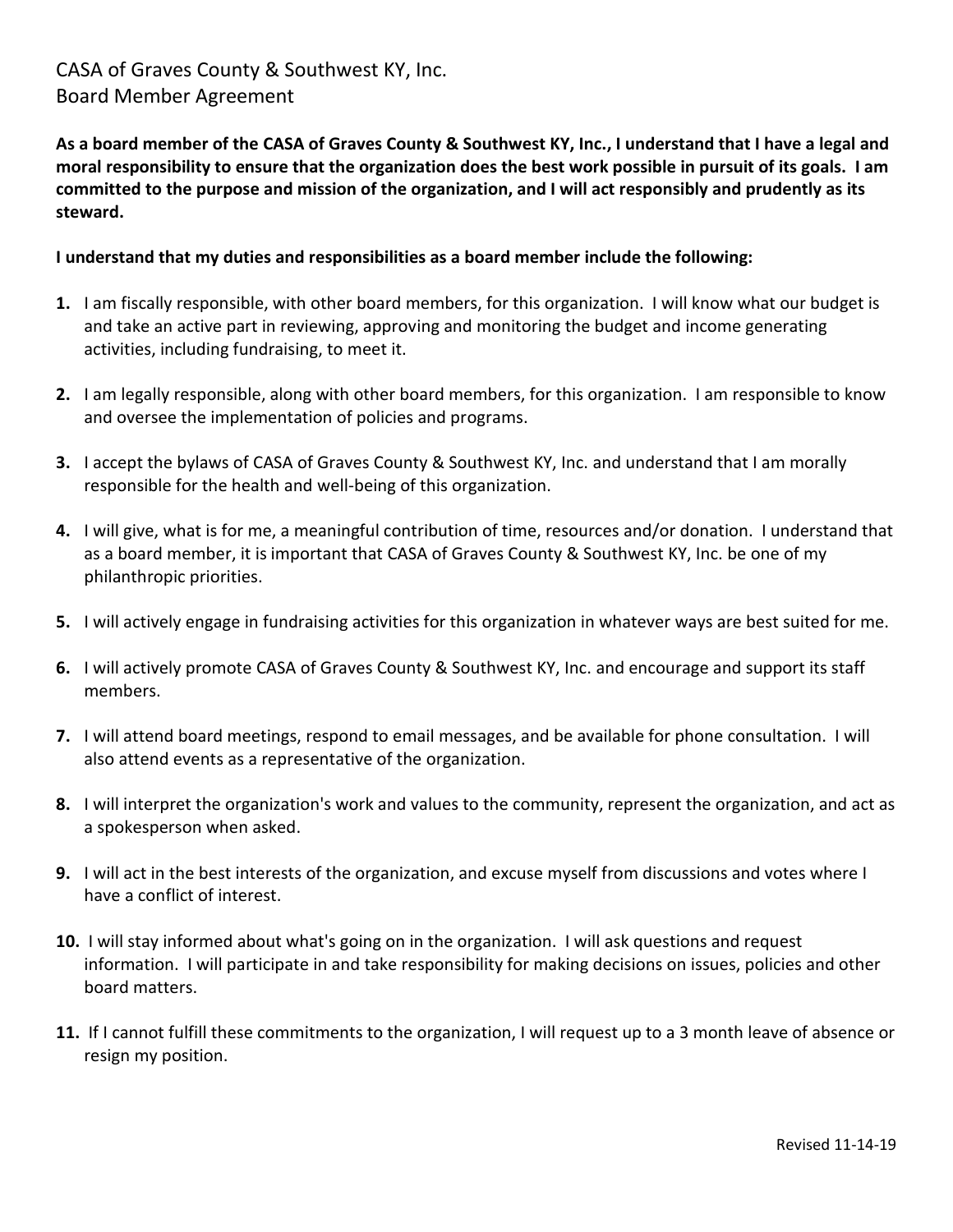### **In turn, CASA of Graves County & Southwest KY, Inc. will be responsible to me in several ways:**

- 1. I will be given at each board meeting, without request, financial reports and minutes from the previous meeting and an agenda for the upcoming meeting.
- 2. I will receive ample notice of all board meetings, committee meetings and special events.
- 3. My time, talents and expertise will be appreciated and used appropriately by CASA of Graves County & Southwest KY, Inc. staff and board members.
- 4. Opportunities will be offered to me to discuss with the executive director and the board president the organization's programs, goals, activities, and status; additionally, I can request such opportunities.
- 5. The organization will help me perform my duties by keeping me informed about issues in the industry and field in which we are working, and by offering me opportunities for professional development as a board member.
- 6. Board members and staff will respond in a straightforward fashion to questions I have that I feel are necessary to carry out my fiscal, legal and moral responsibilities to this organization. Board members and staff will work in good faith with me towards achievement of our goals.
- 7. If the organization does not fulfill its commitments to me, I can call on the board president and executive director to discuss these responsibilities.

Signed:

Member, Board of Directors

\_\_\_\_\_\_\_\_\_\_\_\_\_\_\_\_\_\_\_\_\_\_\_\_\_\_\_\_\_\_\_\_\_\_\_

\_\_\_\_\_\_\_\_\_\_\_\_\_\_\_\_\_\_\_\_\_\_\_\_\_\_\_\_\_\_\_\_\_\_\_

Chair, Board of Directors

\_\_\_\_\_\_\_\_\_\_\_\_\_\_\_\_\_\_\_\_\_\_\_\_\_\_\_\_\_\_\_\_\_\_\_\_\_\_\_\_\_\_\_\_\_\_\_\_\_\_\_\_\_ Executive Director, CASA of Graves County & Southwest KY, Inc.

Date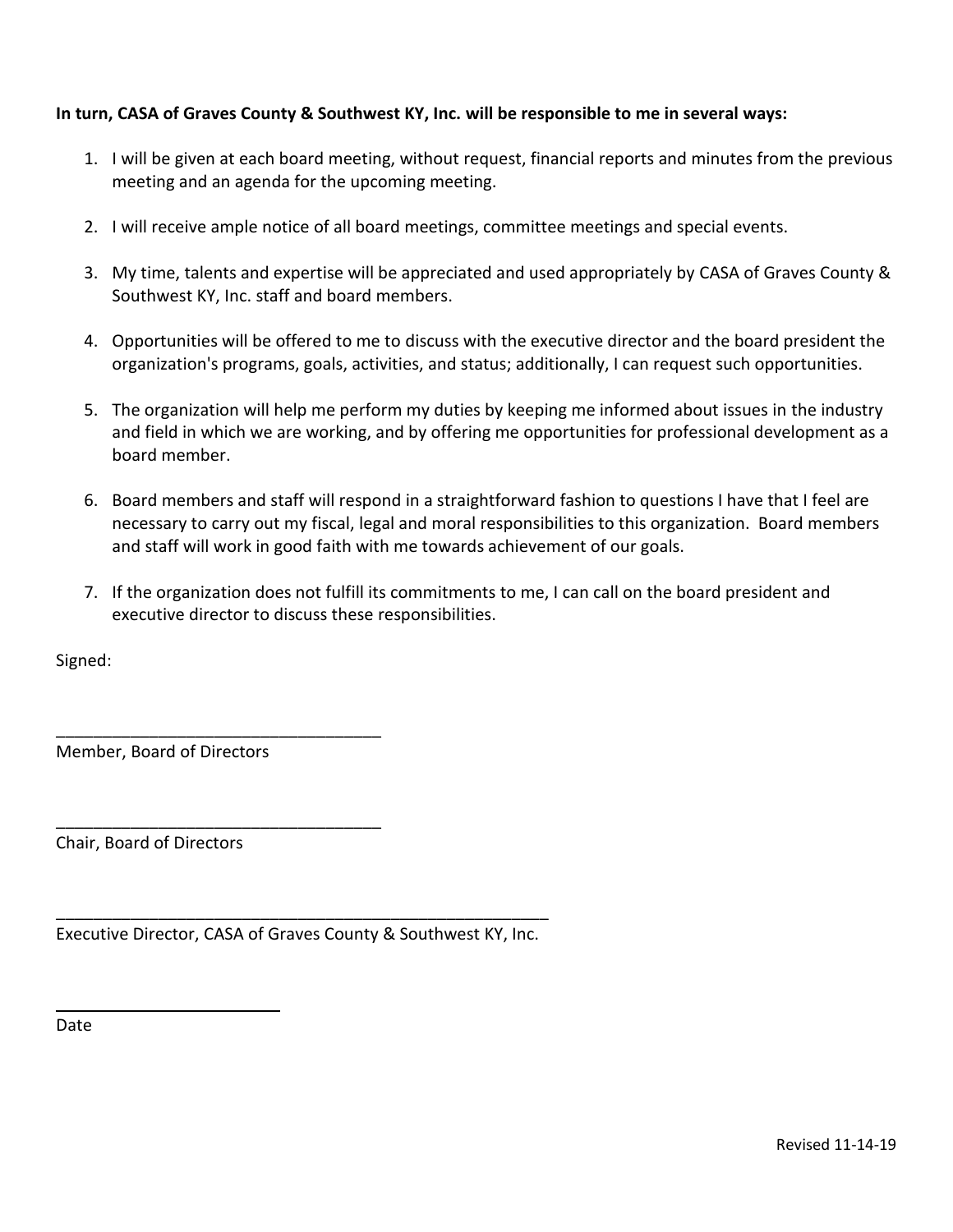

### **Board Member Application**

| Name: Name and the second state of the second state of the second state of the second state of the second state of the second state of the second state of the second state of the second state of the second state of the sec |
|--------------------------------------------------------------------------------------------------------------------------------------------------------------------------------------------------------------------------------|
| Home Address: North American Commission Commission Commission Commission Commission Commission Commission                                                                                                                      |
|                                                                                                                                                                                                                                |
|                                                                                                                                                                                                                                |
|                                                                                                                                                                                                                                |
|                                                                                                                                                                                                                                |
|                                                                                                                                                                                                                                |
| Date of Birth: National Communication of Birth: National Communication of Birth:                                                                                                                                               |
| What is your educational background?                                                                                                                                                                                           |
|                                                                                                                                                                                                                                |
| What is your past work experience?                                                                                                                                                                                             |
| Have you worked on non-profit boards before? ________ If yes, when and where?                                                                                                                                                  |
| What expertise or special skills do you possess that would help this board function more effectively?                                                                                                                          |
|                                                                                                                                                                                                                                |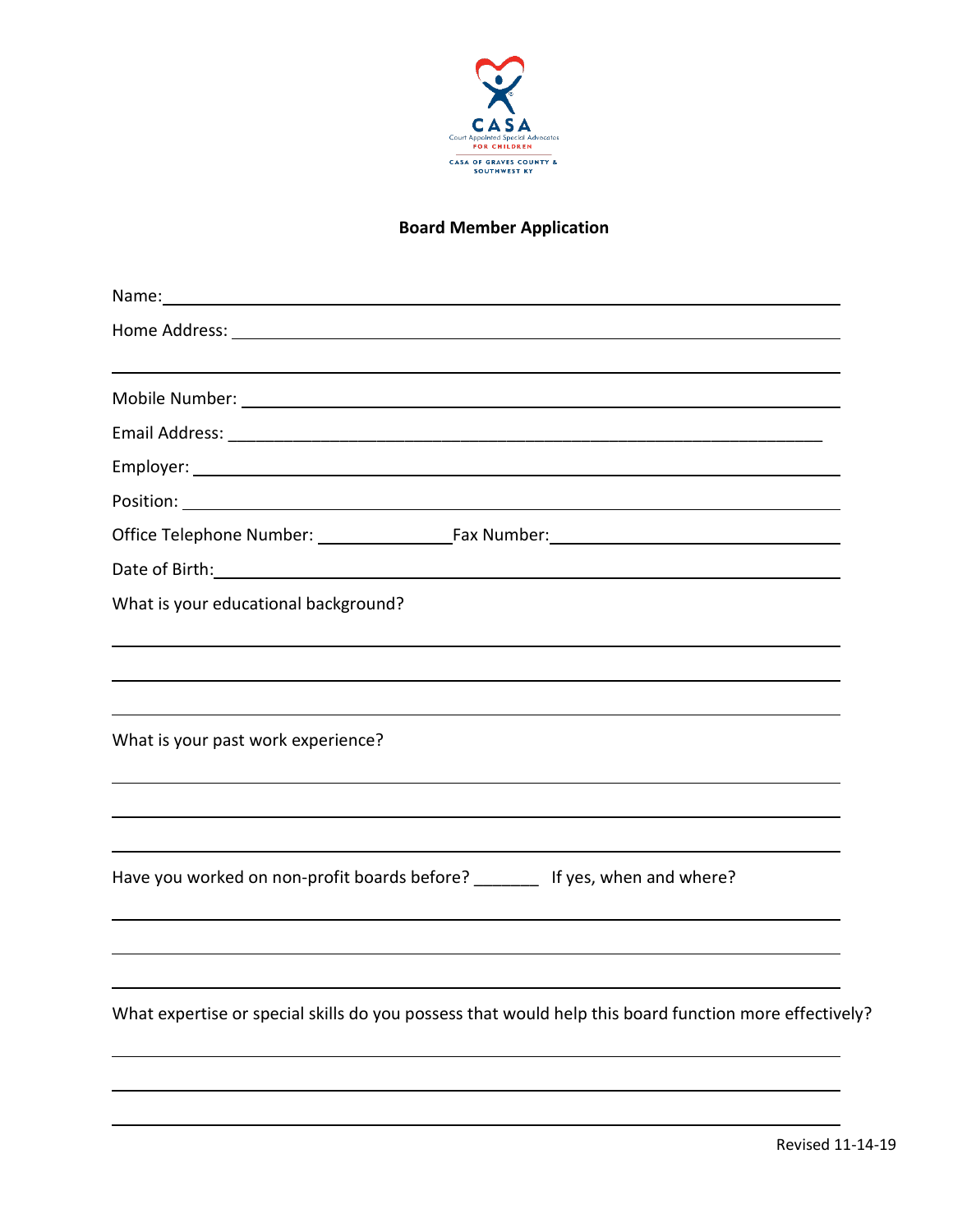### Board References

**Three non-relative references are required:** Please list name, address, telephone number and email address for each person listed. Also note your relationships with the individual (i.e. employer, friend, co-worker). Complete addresses are REQUIRED. Thank you.

| $\overline{1}$ $\overline{1}$ $\overline{1}$ $\overline{1}$ $\overline{1}$ $\overline{1}$ $\overline{1}$ $\overline{1}$ $\overline{1}$ $\overline{1}$ $\overline{1}$ $\overline{1}$ $\overline{1}$ $\overline{1}$ $\overline{1}$ $\overline{1}$ $\overline{1}$ $\overline{1}$ $\overline{1}$ $\overline{1}$ $\overline{1}$ $\overline{1}$ $\overline{1}$ $\overline{1}$ $\overline{$ |  |                                                                                  |
|--------------------------------------------------------------------------------------------------------------------------------------------------------------------------------------------------------------------------------------------------------------------------------------------------------------------------------------------------------------------------------------|--|----------------------------------------------------------------------------------|
|                                                                                                                                                                                                                                                                                                                                                                                      |  |                                                                                  |
|                                                                                                                                                                                                                                                                                                                                                                                      |  |                                                                                  |
|                                                                                                                                                                                                                                                                                                                                                                                      |  |                                                                                  |
|                                                                                                                                                                                                                                                                                                                                                                                      |  |                                                                                  |
|                                                                                                                                                                                                                                                                                                                                                                                      |  | ,我们也不会有什么。""我们的人,我们也不会有什么?""我们的人,我们也不会有什么?""我们的人,我们也不会有什么?""我们的人,我们也不会有什么?""我们的人 |
|                                                                                                                                                                                                                                                                                                                                                                                      |  |                                                                                  |
|                                                                                                                                                                                                                                                                                                                                                                                      |  |                                                                                  |
| 3)                                                                                                                                                                                                                                                                                                                                                                                   |  |                                                                                  |
|                                                                                                                                                                                                                                                                                                                                                                                      |  |                                                                                  |
|                                                                                                                                                                                                                                                                                                                                                                                      |  |                                                                                  |
|                                                                                                                                                                                                                                                                                                                                                                                      |  |                                                                                  |

**Please complete & return and return to:** 

CASA of Graves County & Southwest KY, Inc. PO Box 5200 Mayfield, KY 42066

CASA of Graves County & Southwest KY, Inc. reserves the right to make any checks deemed appropriate as to explore the suitability of applicants for the Board of Directors. An application to the CASA of Graves County & Southwest KY, Inc. Board of Directors does not automatically assure the applicant a seat on the board.

Signature of Applicant: Date:

Nominated by: